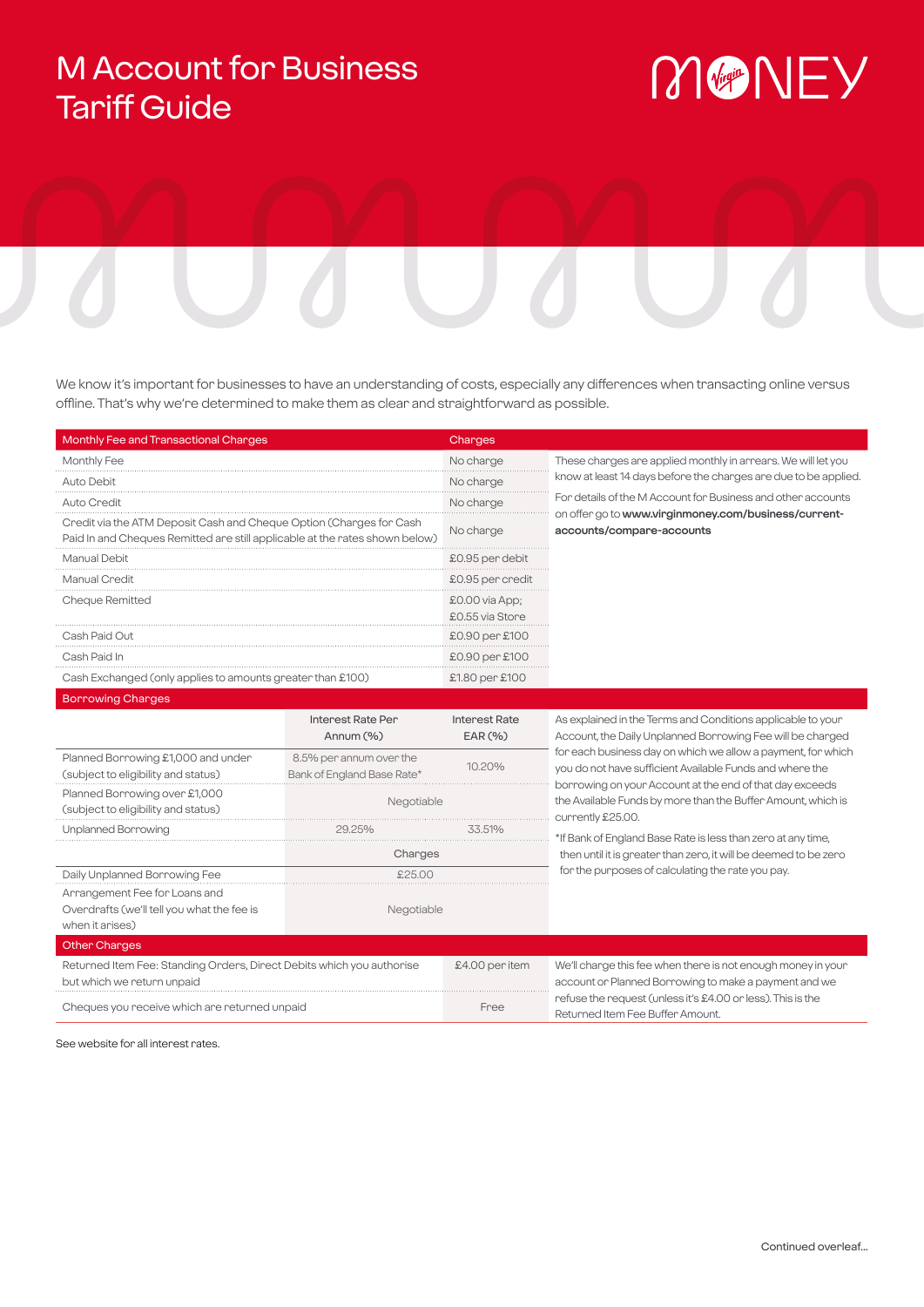| Fees                          |                                        |                                                                                                        |                                       |                                                                                                                                                                                                                                                |
|-------------------------------|----------------------------------------|--------------------------------------------------------------------------------------------------------|---------------------------------------|------------------------------------------------------------------------------------------------------------------------------------------------------------------------------------------------------------------------------------------------|
|                               | Transaction Type Retailer/ATM location | Currency                                                                                               | Fee                                   |                                                                                                                                                                                                                                                |
| Debit Card Cash<br>withdrawal | In the UK and EEA                      | Pound Sterling, Euro, Swedish Krona<br>or Romanian Leu                                                 | $£0.00$ or $0\%$                      | If a foreign purchase is<br>refunded by a retailer, the<br>credit will be based on the<br>exchange rate on the day<br>of the refund. Original<br>transaction fees won't be<br>refunded. Foreign transaction<br>reversal fees will be reversed. |
|                               |                                        | All remaining currencies                                                                               | 3.75% of transaction value, min £1.50 |                                                                                                                                                                                                                                                |
|                               |                                        | Outside the UK and EEA All currencies (including Pound Sterling) 3.75% of transaction value, min £1.50 |                                       |                                                                                                                                                                                                                                                |
| Debit Card<br>Payments        | In the UK and EEA                      | Pound Sterling, Euro, Swedish Krona<br>or Romanian Leu                                                 | $£0.00$ or $0\%$                      |                                                                                                                                                                                                                                                |
|                               |                                        | All remaining currencies                                                                               | 2.75% of transaction value, min £1.50 |                                                                                                                                                                                                                                                |
|                               |                                        | Outside the UK and EEA All currencies (including Pound Sterling) 2.75% of transaction value, min £1.50 |                                       |                                                                                                                                                                                                                                                |

#### Limits

Cash limit £700 a day Daily Cash Limits apply to withdrawals in the UK or abroad. Higher cash amounts may be available over a bank counter. International Purchases limit

International purchase limits apply if a card is used outside the UK.

£10,000 per day

Debit Card Transactions

Other limits may apply to certain types of transactions from time-to-time.

| <b>Changes for our Most Common Additional Services</b>                                                                                                                                                                                                                                                                                                                                       |                                         |
|----------------------------------------------------------------------------------------------------------------------------------------------------------------------------------------------------------------------------------------------------------------------------------------------------------------------------------------------------------------------------------------------|-----------------------------------------|
| Night Safe Rental                                                                                                                                                                                                                                                                                                                                                                            | £60 per annum or £6 per month           |
| CHAPS Payment (same day payment)                                                                                                                                                                                                                                                                                                                                                             | £17.50 via Business Internet Banking or |
| (Cancellation, fate enquiries and amendments may attract an<br>additional charge of £18.00. Fate enquiries or Investigations<br>initiated after six months may be charged at £50; and after<br>12 months may be charged at £100. Additional agent charges<br>may also be applied. If you request a back valuation of payments,<br>you may be charged. If so, we'll let you know at the time. | £25.00 via Store and telephone banking  |
| Copies of confirmations/advices                                                                                                                                                                                                                                                                                                                                                              | £5.00 per item                          |
| <b>Audit Letters</b>                                                                                                                                                                                                                                                                                                                                                                         | £27.50 per hour (min £27.50) + VAT      |
| <b>Statements</b><br>Additional statement<br>Duplicate statement                                                                                                                                                                                                                                                                                                                             | £2.00 per copy<br>£5.00 per copy        |
| <b>Status Enquiry</b>                                                                                                                                                                                                                                                                                                                                                                        | $$1000+VAT$                             |

| <b>International Payments</b> |                                                                                                                                     |
|-------------------------------|-------------------------------------------------------------------------------------------------------------------------------------|
| SWIFT                         | £17.50 via Business Internet Banking or £25.00 via Store and telephone banking (per payment charged separately <sup>++^</sup> ).    |
| <b>SEPA</b>                   | £15.00 via Business Internet Banking or £20.00 via Store and telephone banking (per payment charged separately <sup>++^</sup> ).    |
| Charge clause options         | BEN: Deducted Clydesdale Bank/Yorkshire Bank charges from amount sent (receiver pays all charges, including Other Bank<br>charges). |
|                               | SHA: Debit me with Clydesdale Bank/Yorkshire Bank charges only.                                                                     |
|                               | OUR: Debit me with all charges (payer pays all sending and receiving bank charges).                                                 |

††Cancellation, fate enquiries and amendments may attract an additional charge of £18 plus any +/- exchange gain/loss. Fate enquiries or investigations initiated after six months may be charged at £50; and after 12 months may be charged at £100. Additional agent charges may also be applied. Further charges will also apply for re-sending the payment at either the applicable Business Internet Banking or International Tariff which will be advised to you at the time before making the payment. If you request a back valuation of payments, you may be charged. If so, we'll let you know at the time.

^Charge clause BEN or OUR is not available for any payments within the EEA, including SEPA payments.

NOTE: International Funds Transfers may be liable to agents' charges where applicable.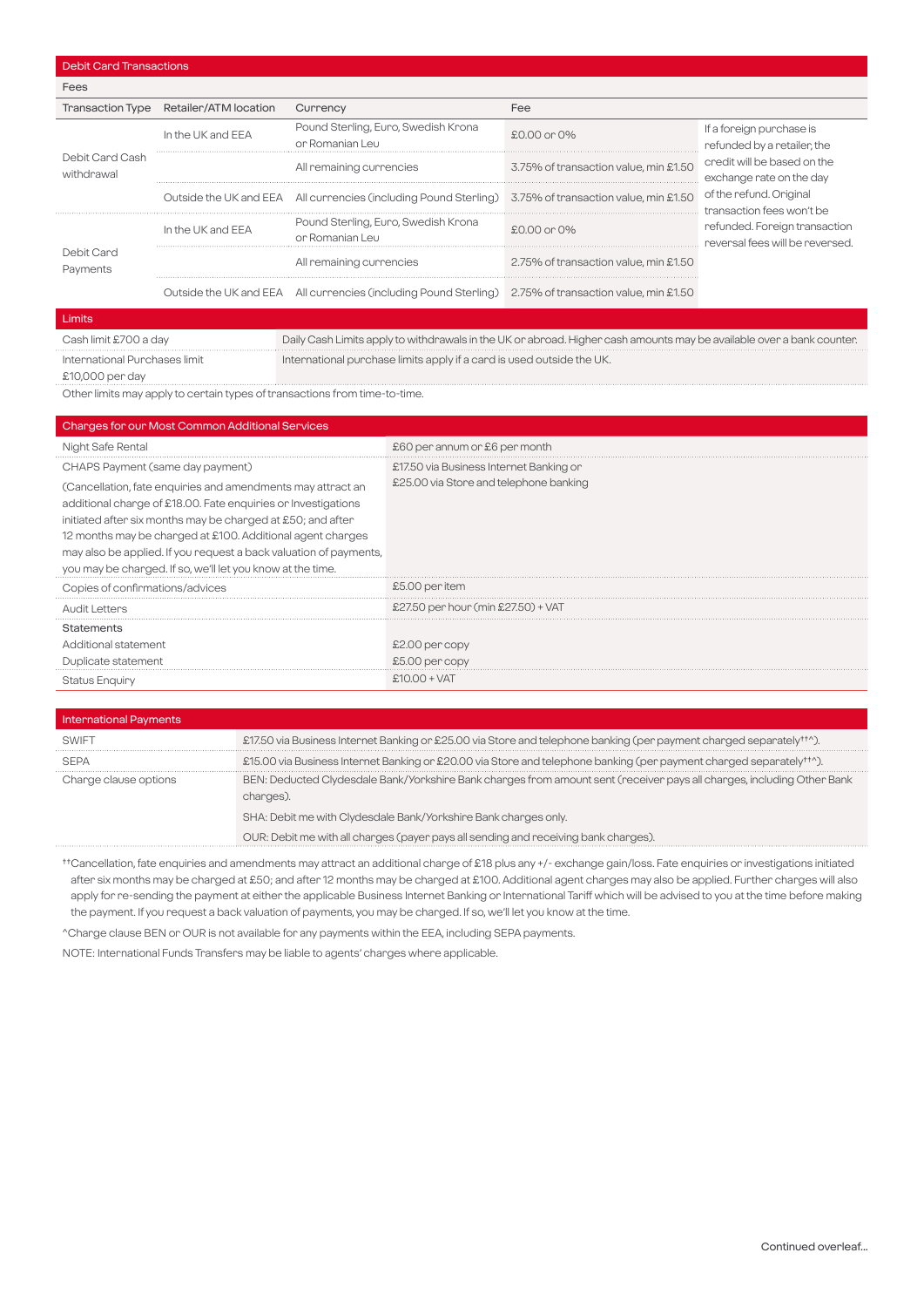| Receiving Money From Outside The UK |                   |                                                                                     |           |
|-------------------------------------|-------------------|-------------------------------------------------------------------------------------|-----------|
| <b>Inward Foreign Payments</b>      |                   |                                                                                     |           |
| Transaction Type Location           |                   | Currency                                                                            | Fee       |
|                                     |                   |                                                                                     | No Charge |
|                                     | *\Mithin the FFA  | All currencies including Sterling up to £100 (or equivalent)                        | No Charge |
|                                     |                   | Currency is Euro, Swedish Krona or Romanian Leu over £100 (or equivalent) No Charge |           |
|                                     |                   | All remaining currencies including Sterling over £100 (or equivalent)               |           |
|                                     | ∆ Trside the FF ا | All currencies up to £100 (or equivalent)                                           | No Charge |
|                                     |                   | All currencies over £100 (or equivalent)                                            |           |

\*List of countries within the EEA – Austria, Belgium, Bulgaria, Croatia, Republic of Cyprus, Czech Republic, Denmark, Estonia, Finland, France, Germany, Greece, Hungary, Iceland, Ireland, Italy, Latvia, Liechtenstein, Lithuania, Luxembourg, Malta, Netherlands, Norway, Poland, Portugal, Romania, Slovakia, Slovenia, Spain and Sweden.

| <b>BACS</b>                                                                                                                                 |                                                                      |  |  |
|---------------------------------------------------------------------------------------------------------------------------------------------|----------------------------------------------------------------------|--|--|
| Change per item - All debits and credits                                                                                                    | £0.18 via Business Internet Banking or<br>£0.10 Direct or via Bureau |  |  |
| Charge for exceeding credit limit                                                                                                           | £4000                                                                |  |  |
| BACSTEL-IP - Public Key Infrastructure (PKI)                                                                                                |                                                                      |  |  |
| New Issue PKI Smartcard                                                                                                                     | £70 (per 3 year life cycle)                                          |  |  |
| Replacement PKI Smartcard                                                                                                                   | £70 (per 3 year life cycle)                                          |  |  |
| Additional PKI Smartcard                                                                                                                    | £70 (per 3 year life cycle)                                          |  |  |
| Signing Solution Software                                                                                                                   | Nil                                                                  |  |  |
| If you are unable to repay any borrowing on your M Account for Business                                                                     |                                                                      |  |  |
| If you are unable to repay any borrowing on your M Account for Business we may charge you fees in relation to the recovery of your balance. |                                                                      |  |  |

We may need to instruct solicitors or other agents to act for us to recover money that you owe us. We can charge you a fee to cover their costs. We'll tell you what those fees will be before we instruct the solicitors or agents. Those fees may vary.

#### **Cut Off Times for Outward Payments**

| <b>Cut Off Times for Outward Payments</b>                         |                                                                 |                                      |                                      |            |
|-------------------------------------------------------------------|-----------------------------------------------------------------|--------------------------------------|--------------------------------------|------------|
| Payment type                                                      | <b>Business Internet Banking</b>                                | Mobile Banking                       | <b>Telephone Banking</b>             | Store      |
| Internal Transfer**                                               | 23:59                                                           | 23:59                                | 23:59                                | $16:00***$ |
| Immediate/Same Day<br>Payment (including<br><b>Bill Payments)</b> | 23:59                                                           | $23:59***$                           | 23:59                                | N/A        |
| <b>Future Dated Payments</b><br>or Transfers                      | 23:59<br>on previous<br>business day                            | 23:59<br>on previous<br>business day | 23:59<br>on previous<br>business day | N/A        |
| <b>CHAPS</b>                                                      | 17:00                                                           | N/A                                  | N/A                                  | $16:00***$ |
| <b>BACS</b><br>(multi fund transfer)                              | 17:10                                                           | N/A                                  | N/A                                  | N/A        |
| International Payments<br>- SWIFT                                 | 13:15 (EURO)/15:00 (USD)/15:50<br>(GBP)/14:00 other currencies. | N/A                                  | N/A                                  | 11:00      |
| International Payments<br>– SEPA                                  | 13:15 (EURO)/15:00 (USD)/15:50<br>(GBP)/14:00 other currencies. | N/A                                  | N/A                                  | 11:00      |

\*\*An Internal Transfer is considered a transfer between heritage Clydesdale Bank and heritage Yorkshire Bank only.

\*\*\*This cut off time may change dependent on when your local Store closes.

\*\*\*\*23:59 is for payments via Faster Payment Service. Cut-Off may be earlier for other payment types.